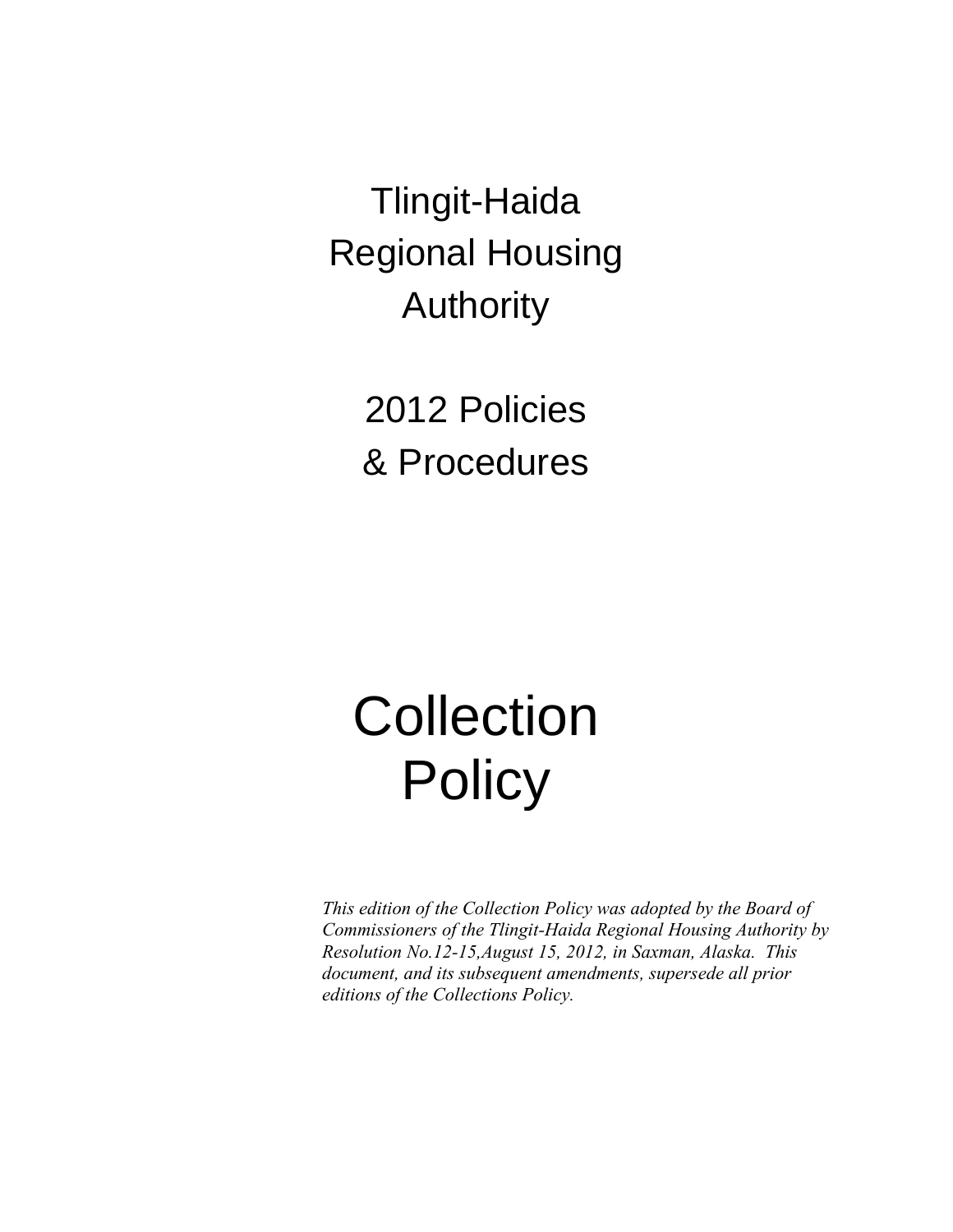#### I. PURPOSE:

Tenant/Home buyer payments are vital to the operation of Tlingit-Haida Regional Housing Authority (Housing Authority). Timely payments are a program requirement, and essential for the agency's cash flow. The following Collection Policy will enable the Housing Authority to receive these necessary payments.

- 1. Amount of Payment Tenants/Home buyers will participate in the recertification process periodically to determine the amount of payment. Recertification will be in accordance with current HUD regulations and the Tenant/Home buyer's specific contractual agreement. Upon determination Tenant/Home buyer will be notified by letter as to the amount of payment. Seasonal employment does not warrant an interim recertification.
- 2. Counseling Procedures The Housing Authority Staff shall, when asked, counsel each Tenant/Home buyer regarding their duties and obligations, which include prompt payment. The consequences of non-payment and the eviction process through the court shall also be explained, when appropriate, in an effort to minimize the need to resort to termination proceedings.

When determined appropriate Tenant/Home buyer will be counseled on budgeting, with an emphasis on planning, prioritization, and timely payments. Tenant/Home buyers who are seasonally employed will be informed of the importance of planning ahead and encouraged to make payment in advance.

When determined appropriate, Tenant/Home buyer will be informed as to where to seek additional assistance, such as Central Council Tlingit and Haida Indian Tribes of Alaska, State, Federal and other applicable assistance programs.

3. Payment Submission - The payment is due at the Housing Authority main office on the 1<sup>st</sup> of each month. Recognizing weather conditions which affect mail delivery, a grace period has been established up to the 15th of each month. Any payment received after the close of business on the 10th will be charged a late fee. The late fee, which affects all Tenant/Home buyer equally, requires that the greatest of 5% of the monthly charge or \$20.00 be charged to any account, which has a balance due after the 15th of each month.

Prompt payment is a requirement for continued occupancy as stated under said agreement with Housing Authority.

4. Partial Payment - It shall be the policy of T-HRHA to accept partial payments at the program manager and/or CEO/President's discretion in order to meet emergency situations of the resident. By accepting partial payment under such circumstances, the Housing Authority shall not be deemed to have waived any rights and remedies with respect to other charges, i.e. overdue payments. Such extension requests shall specify the date on which payment will be made. The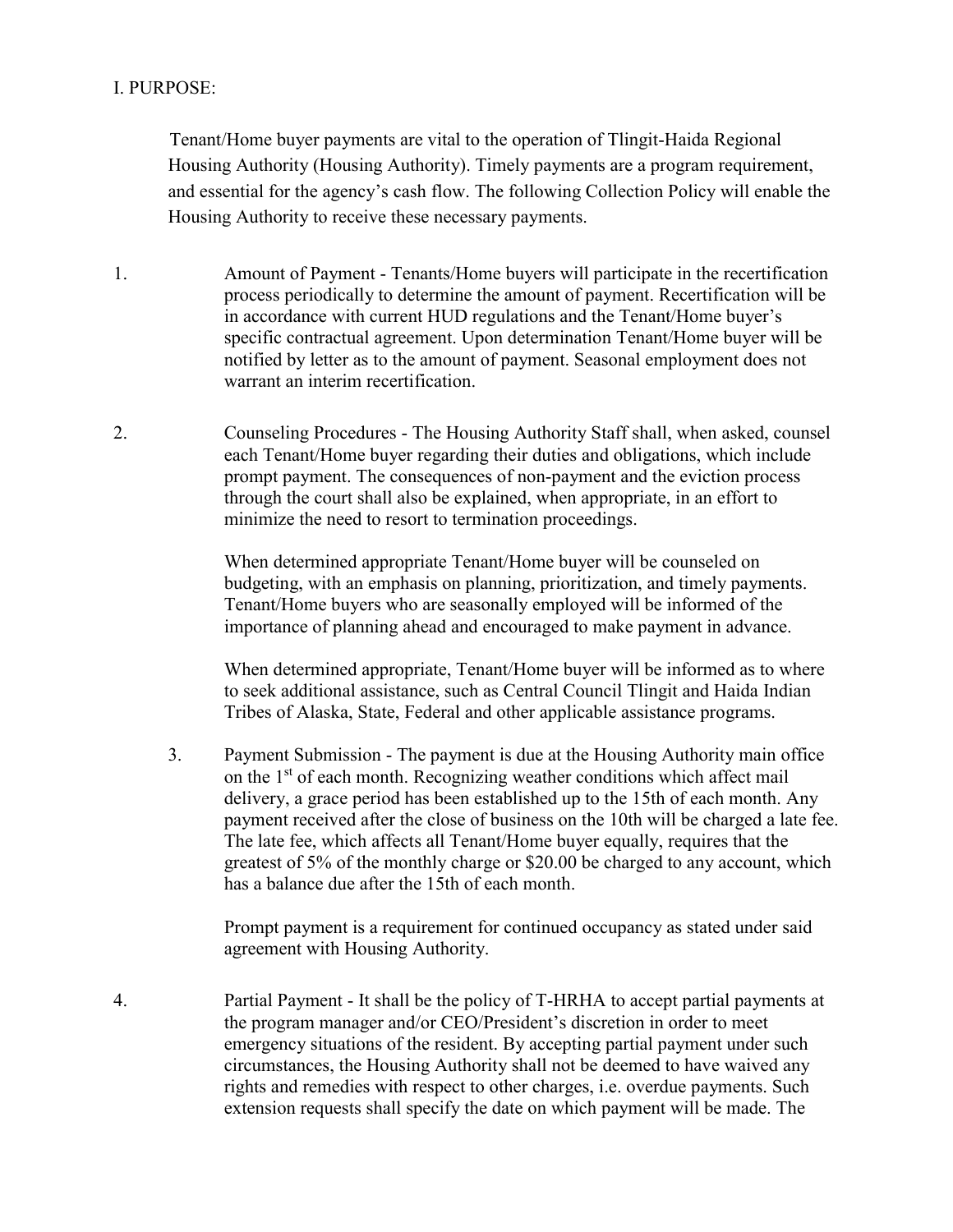Housing Authority shall not allow apparent repeat "delay tactics". Past payment history will be considered in approval of any arrangement. Failure to comply with agreement will result in termination of all agreement(s). The program manager and/orPresident/CEO may grant an extension on a fair and impartial basis.

- 5. Collection of delinquent payments The following procedure will be followed concerning the collection of delinquency.
	- a. On the 15th day of the month, if the payment is not received a reminder/late fee assessment letter is sent informing the Tenant/Home buyer payment is required immediately. If an emergency situation has delayed payment, it is Tenant/Home buyer's responsibility to contact our office immediately to discuss possible financial arrangements.
	- b. If late payment still has not received by the end of the month, the Tenant/Home buyer is sent notification of mandatory conference with the rental specialist and/or program manager to discuss the delayed payment and to advise when payment will be sent. The notice will also include language to notify the tenant that if payment is not received in full within 30 days, a 30 day notice of termination of the lease may occur.Upon receipt of the mandatory conference letter it's the Tenant/Home buyer responsibility to contact our office within 30 days in writing or by phone, with a proposed payment plan that is acceptable to both parties.
	- c. During the conference with the rental specialist and/or the program manager, the following options are available:
		- 1. Bring the delinquent account current.
		- 3. For Home buyers under the Mutual Help program only (not Tenants in the low rent program) a payback loan agreement may be an option.
		- 4. This loan will include interest, which will be the prime rate on the day of the request plus 2%, for a mutually determined term.

If Tenant/Home buyer fails to notify our office and does not comply with conference and/or payment requirements, the next step will be issuance of a termination notice or notice to quit. The notice will be sent upon expiration of the 30-day mandatory conference period.

- d. The notice will be withdrawn only when:
	- 1. Tenant/Home buyer has paid in full, or
	- 2. It has been recommended and approved in writing by the program manager and/or President/CEO.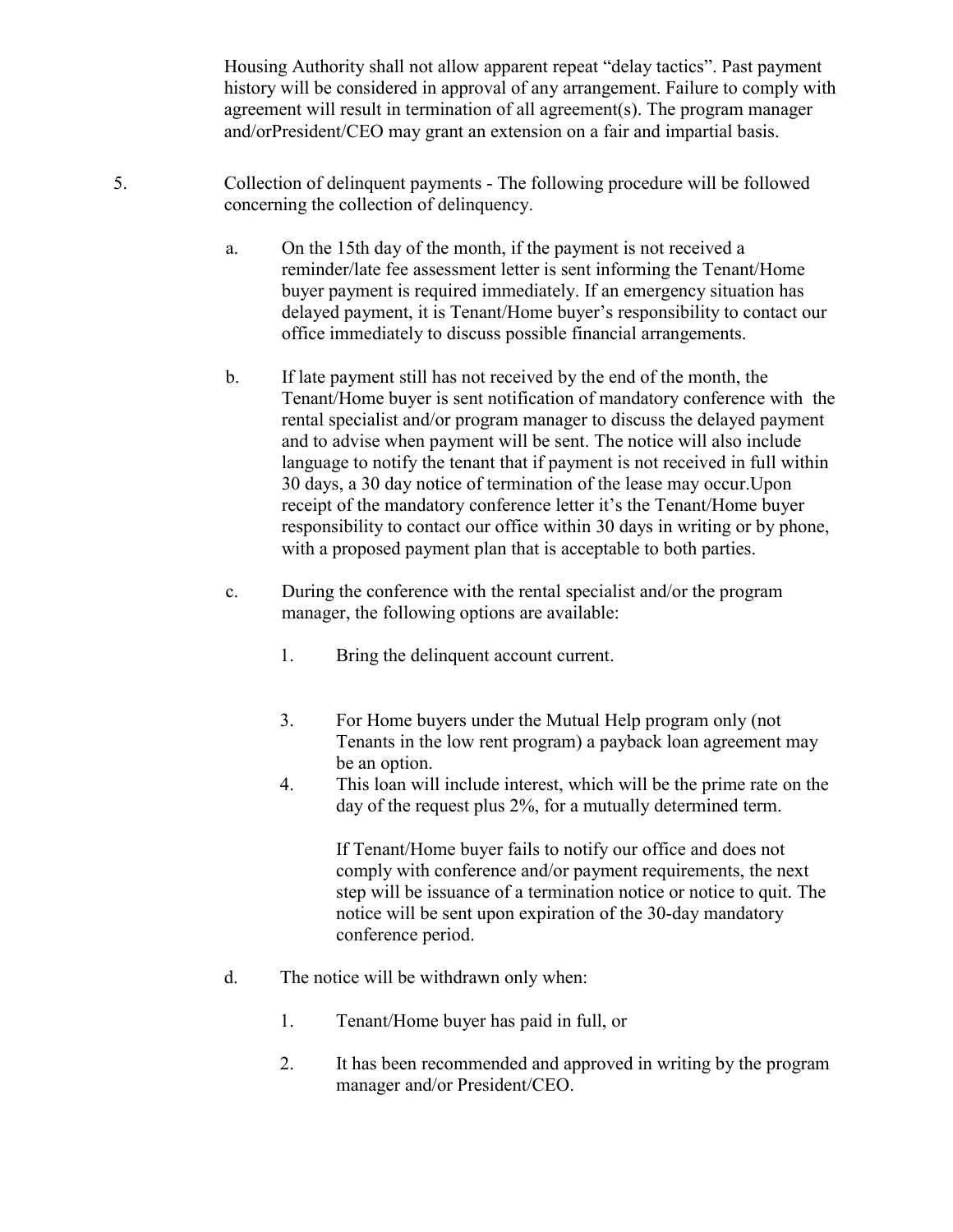- e. The termination notice for Mutual Help agreements will contain the following information:
	- 1. The reasons for the termination.
	- 2. The Tenant/Home buyer has the right to respond to the Housing Authority, in writing or in person, within 30 days after receipt of this notice, regarding the reasons for termination.
	- 3. In such response Tenant/Home buyer may be represented or accompanied by a person of his choice, including a representative of the tribal government.
	- 5. That if, within 30 days after the date of receipt of the 30day termination notice, the Tenant/Home buyer presents to the Housing Authority that he will cure the breach and continue to pay out his obligations, then the Housing Authority may rescind or extend the termination notice; and
	- 6. That unless there is such rescission or extension, the Agreement shall terminate on the 30th day after the date the termination notice was issued.
	- 7. If Home buyer/Tenant fails to comply with notice, the Housing Authority will institute action to regain possession of the property.
	- 8. Home buyer/Tenant has the right to file a grievance as per Housing Authority Grievance Procedures.
- f. The notice to quit for lease agreements will contain the following information:
	- 1. The nature of the breach or violation of the lease or rental agreement or other reason for termination of the tenancy of the tenant or person in possession;
	- 2. In circumstances where the breach can be corrected by the tenant, the nature of the remedial action to be taken, and the date and time by which the corrective actions must be completed in order to avoid termination of the tenancy;
	- 3. The date and time when the tenancy under the lease will terminate;
	- 4. Direction to the tenant to quit the premises not later than the date and time of the termination of the tenancy; and
	- 5. Notice to the tenant that, if the tenancy terminates and the tenant continues to occupy the premises, the Housing Authority may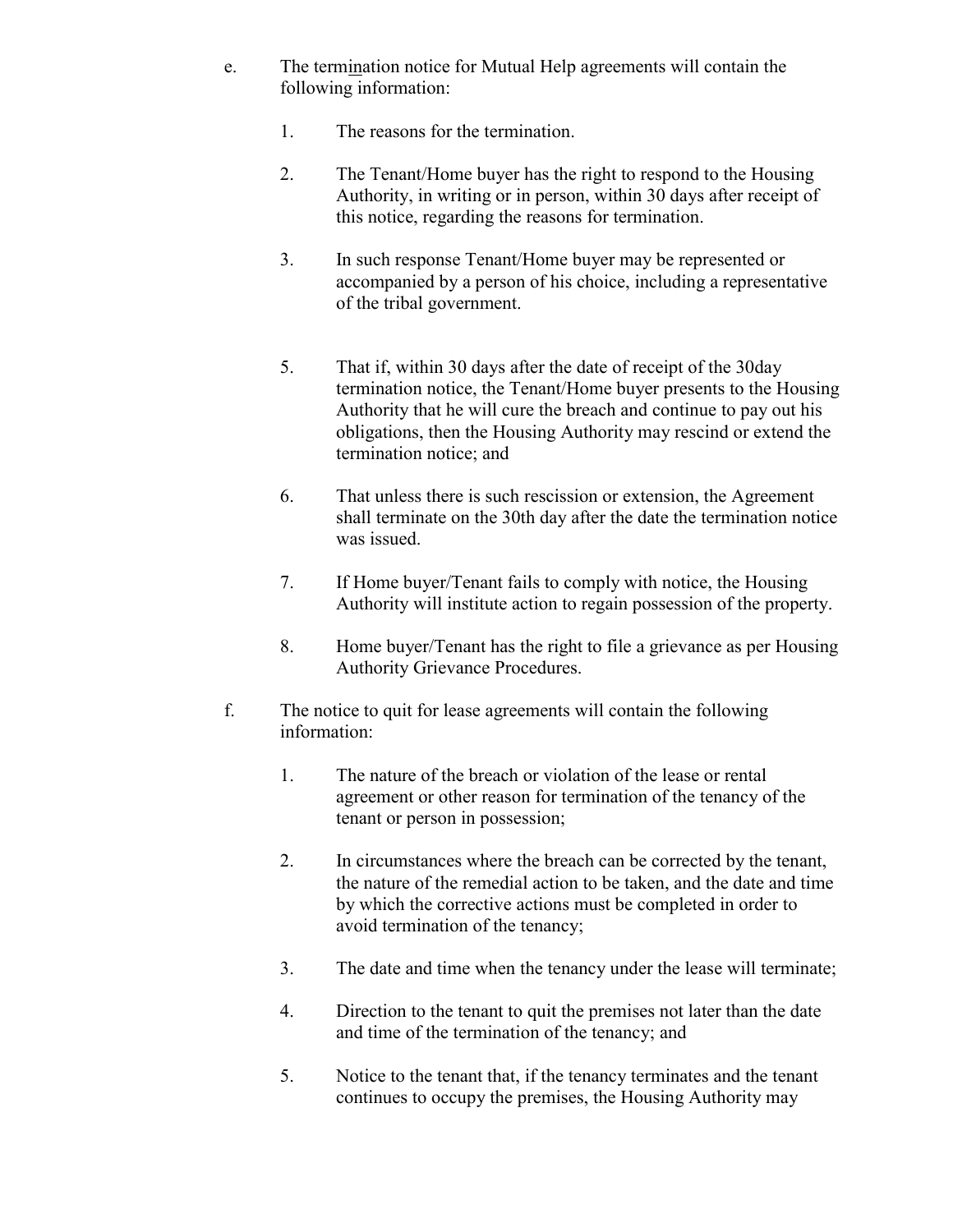commence a civil action to remove the tenant and recover possession.

- 6. Eviction if the Tenant/Home buyer refuses to vacate the premises after Termination of the Agreement as outlined above, the Housing Authority will take legal action to have the Tenant/Home buyer removed, to recover possession, and to collect any amounts due on the Tenant/Home buyer's account. Tenant/Home buyer may be liable for any legal fees incurred.
- g. Repeat Offenders Tenants/Home buyers who have received a termination notice or notice to quit and have remedied delinquency before expiration of the notice and become delinquent again anytime within (6) months after initial Notice will be considered a repeat offender. The Housing Authority will bypass the collection procedures referenced in  $\S$  5(a)-(d) of this policy and serve upon Tenant/Home buyer a notice of termination or notice to quit. The Housing Authority has the right not to rescind this subsequent notice even if Tenant/Home buyer once again remedies the delinquency. The Housing Authority will only rescind this subsequent notice by approval of the President/CEO.

#### II. EVICTION PROCEEDINGS AND INACTIVE ACCOUNTS

1. Integration of Outstanding Debt in Eviction Actions

The maintenance department will identify any damage to the premises which is not attributable to normal, non-abusive living, and estimate the cost of repairs.

At the request of the coordinating employee the Fiscal Department will

- a. Review each non-reoccurring entry in the client history for appropriateness and consistency;
- b. Document and correct errors identified;
- c. Provide Housing Management with a computer spreadsheet;
- e. Provide a recap sheet which separately identifies the accounts receivable balance and estimated repair costs so that the total amount can be requested in the initial lawsuit.

#### III. VOLUNTARY TERMINATION WITH ACCOUNTS RECEIVABLE DEBT

The Fiscal Department will periodically analyze and identify all inactive accounts with an account balance.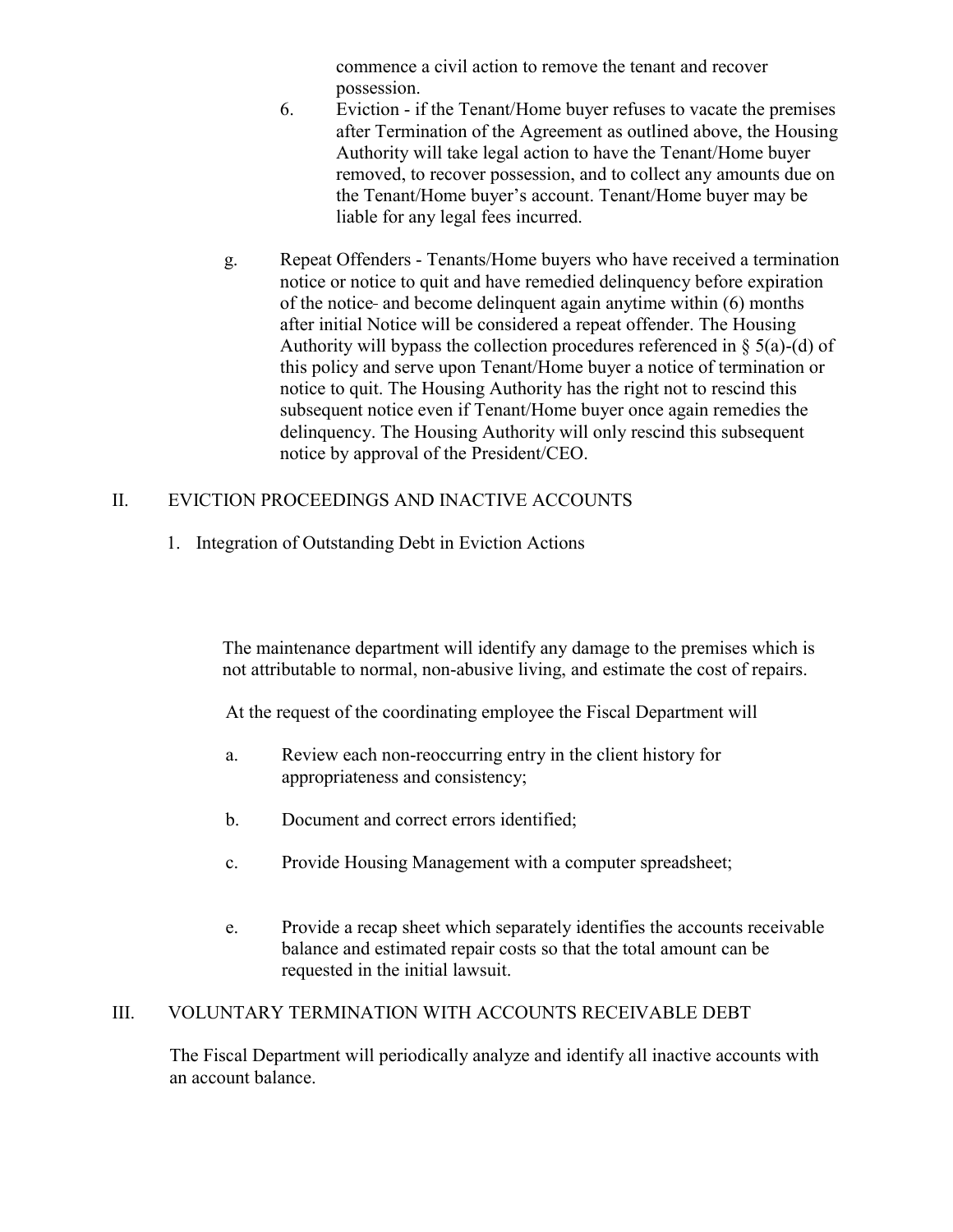a. Potentially collectable accounts will be sent a demand letter. If no response is received, the file may be turned over to a T-HRHA authorized collection agency.

#### IV. TERMINATED AND/OR DELINQUENT TENAN/HOME BUYER LIST

Tenant/Home buyers who have a debt that was either written-off, or currently exists, will be placed on an outstanding delinquency list which will prevent their selection if they apply for T-HRHA housing in the future unless or until Tenant/home buyer pays the debt in full

MODEL NOTICE TO QUIT/HOME LOW RENT PROGRAM LEASES [Fill in the items in square brackets using the specific lease agreement]

#### NOTICE OF INTENT TO TERMINATE LEASE AND NOTICE TO QUIT By Certified and Regular U.S. Mail

[Date] [Tenant's name] [Address] [Address]

Re: [Account #]

Dear [Mr. /Ms. 2010]:

Tlingit-Haida Regional Housing Authority ("T-HRHA"), which owns the residence in which you live, [unit #, street address, legal description], hereby notifies you of its intent to terminate the [title of Lease Agreement] ("Agreement") between yourself and T-HRHA.

The reasons for this termination include:

• Failure to pay rent when due, a violation of section [cite lease section on rent payments]. Rent is due in full and payable on the first day of the month, and is considered delinquent after the [check lease for day] day. As of  $[date]$ , you owed \$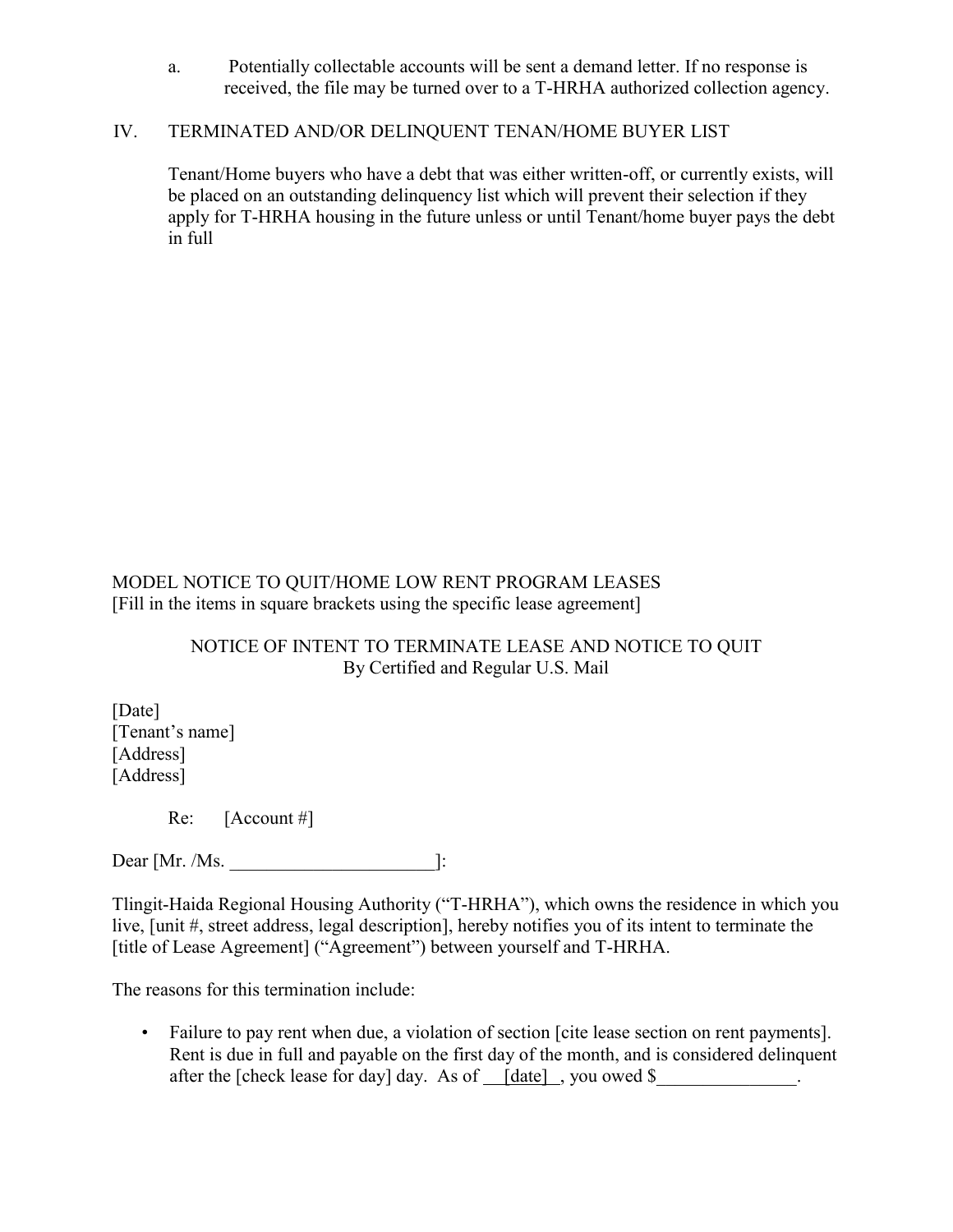You may cure this breach of the Agreement by paying the full amount due within ten days of the date you receive this notice.

You have the right to reply to T-HRHA regarding these reasons for termination. You may submit a written grievance pursuant to the T-HRHA grievance policy, and if the grievance can not be resolved at the initial reconsideration stage, you may request (in writing) a hearing. If you would like a copy of the grievance procedure, please contact T-HRHA as soon as possible and we will provide you with a copy.

If you do not pay the balance due on your account in full within ten days of the date you receive this notice, the Agreement will terminate, and you must quit the premises (i.e. move out) not later than ten days after your receipt of this notice. If you move out, you will still be responsible for paying T-HRHA the full amount due on your account as of the date of termination.

If your tenancy terminates because you fail to cure the above noted breach within ten days and you continue to occupy the premises, T-HRHA may bring a lawsuit against you in court to have you removed and recover possession of the property as well as the amount due on your account.

Sincerely, [*Name*] [*Title*] [MODEL NOTICE/MHHOOP TERMINATION] [Fill in the items in square brackets using the specific lease agreement]

#### NOTICE OF TERMINATION Delivered by Certified and Regular U.S. Mail

[Date]

[Names] [Address] [Address]

Re: [Account #]

Dear  $\Box$ 

Tlingit-Haida Regional Housing Authority (T-HRHA) intends to terminate the Mutual Help Home Ownership Opportunity Agreement (MHHOOP) between yourself and T-HRHA for the house at [street address, legal description, unit #].

The reason for the termination is failure to make Monthly Payments (See Mutual Help Home Ownership Opportunity Agreement, Article VII, Section 7.3, 7.4). As of [date] , you owed  $\mathbb{S}$  .

You have the right to respond to T-HRHA, in writing or in person, within 30 days after receipt of this Notice of Termination, regarding this reason for termination. You have the right to be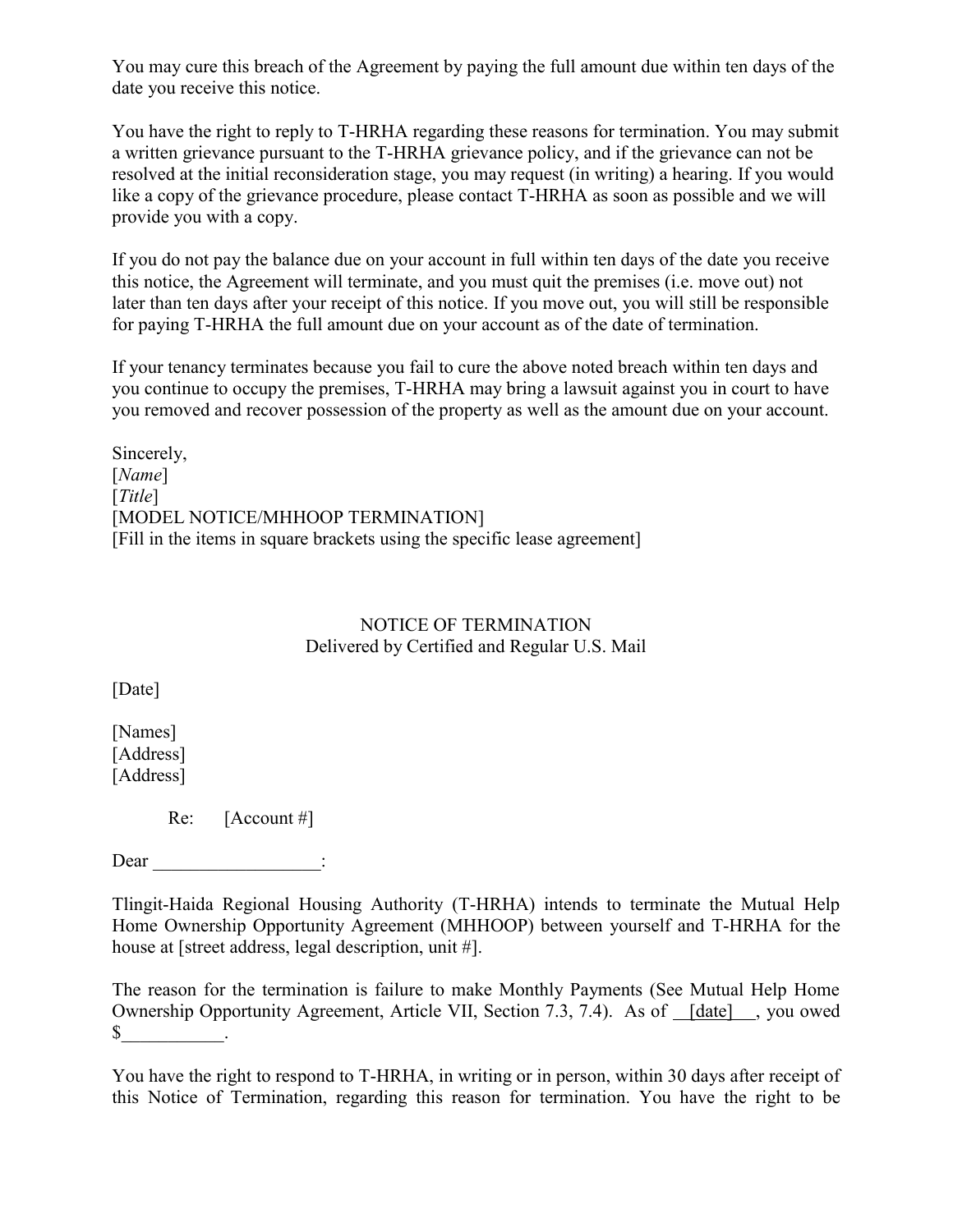accompanied by a person of your choice in your response, including a representative of the tribal government.

You may submit a written grievance pursuant to T-HRHA's grievance policy, and if the grievance can not be resolved at the initial reconsideration stage, you may submit a written request for a hearing. If you would like a copy of the grievance procedure, please contact T-HRHA as soon as possible and we will provide you a copy.

You may cure your breaches of the MHHOOP and avoid termination by bringing your account current. If, within 30 days after receipt of this Notice of Termination, you present to T-HRHA evidence satisfactory to T-HRHA that you will cure the breaches and continue to carry out your obligations under the MHHOOP, T-HRHA may rescind or further extend this Notice of Termination.

Unless there is such a rescission or extension, the lease term and the MHHOOP will terminate on the 30<sup>th</sup> day after receipt of this Notice of Termination. If the MHHOOP terminates, you must quit the premises.

If you do not cure the breach, T-HRHA may file a lawsuit against you to collect the arrears on your account and enforce your payback agreement (if any). If you do not cure the breach and you fail to move out of the house within thirty days of receipt of this letter, T-HRHA will also sue to recover possession of the home and have you removed.

Under the terms of the MHHOOP agreement, this Notice of Termination is required to state that T-HRHA will advise the tribal government concerning this termination. If you would prefer that we not inform Tlingit and Haida Central Council (THCC), the tribal government, please sign the enclosed "Tribal Notification Waiver" form and return to T-HRHA. If you sign and return the Tribal Notification Waiver within 30 days of receipt of this letter, T-HRHA will not notify THCC about this termination. If you do not sign and return the waiver, and you do not take the corrective actions described above to prevent termination of the MHHOOP, T-HRHA will advise THCC concerning this termination.

Once again, you have thirty days from the date you receive this letter to either 1) cure the breach by bringing your account current or providing evidence satisfactory to T-HRHA that you will cure and remain current, or 2) quit the premises.

Sincerely,

President/CEO

Enc. Tribal notification waiver form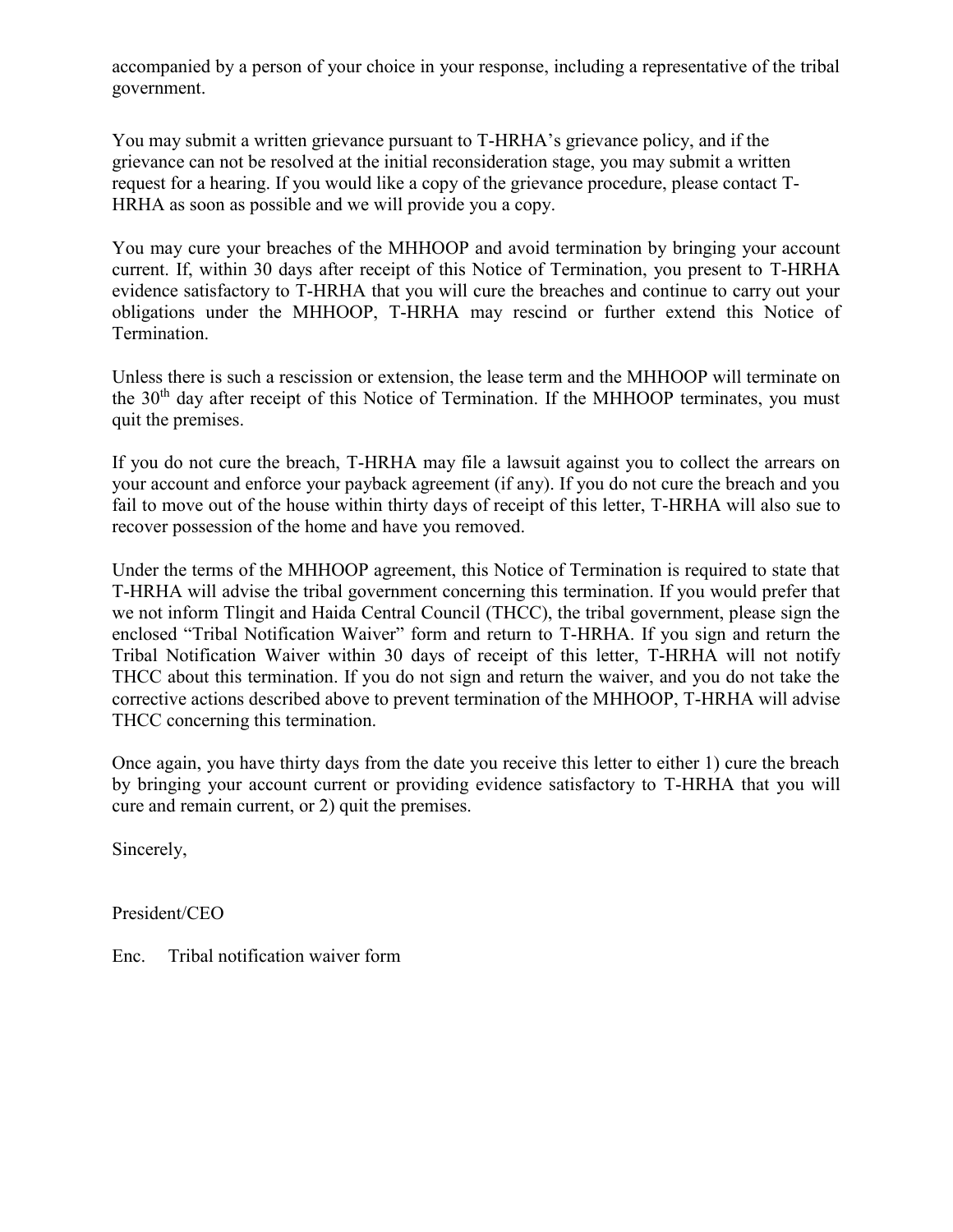#### TRIBAL NOTIFICATION WAIVER

I, \_\_\_\_\_\_\_\_\_\_\_\_\_\_\_\_\_\_\_\_\_\_\_\_\_\_\_\_\_\_\_\_\_, understand that if T-HRHA terminates the MHOA agreement between us, T-HRHA may be required to notify the tribal government, Tlingit and Haida Central Council. I would prefer that T-HRHA not notify the tribal government of the termination of my MHOA. I hereby waive any right I may have under the MHOA to tribal notification.

Dated this day of \_\_\_\_\_\_\_\_\_\_, 2003.

Signature/Title

Signature/Title

State of Alaska (1)  $)$  ss. FIRST JUDICIAL DISTRICT  $\qquad$ 

Before me the undersigned Notary Public in and for the State of Alaska, duly commissioned and sworn, this day personally appeared \_\_\_\_\_\_\_\_\_\_\_\_\_\_\_\_, who acknowledged to me that he/she executed the foregoing as her knowing, free, and voluntary act.

WITNESS my hand and official seal this the day of \_\_\_\_\_\_\_\_\_, 2003.

Notary Public in and for Alaska My Commission Expires:

 $\mathcal{L}_\text{max}$  , where  $\mathcal{L}_\text{max}$  and  $\mathcal{L}_\text{max}$  and  $\mathcal{L}_\text{max}$ 

 $\mathcal{L}_\text{max}$ 

 $\mathcal{L}_\text{max}$  , where  $\mathcal{L}_\text{max}$  , we have the set of  $\mathcal{L}_\text{max}$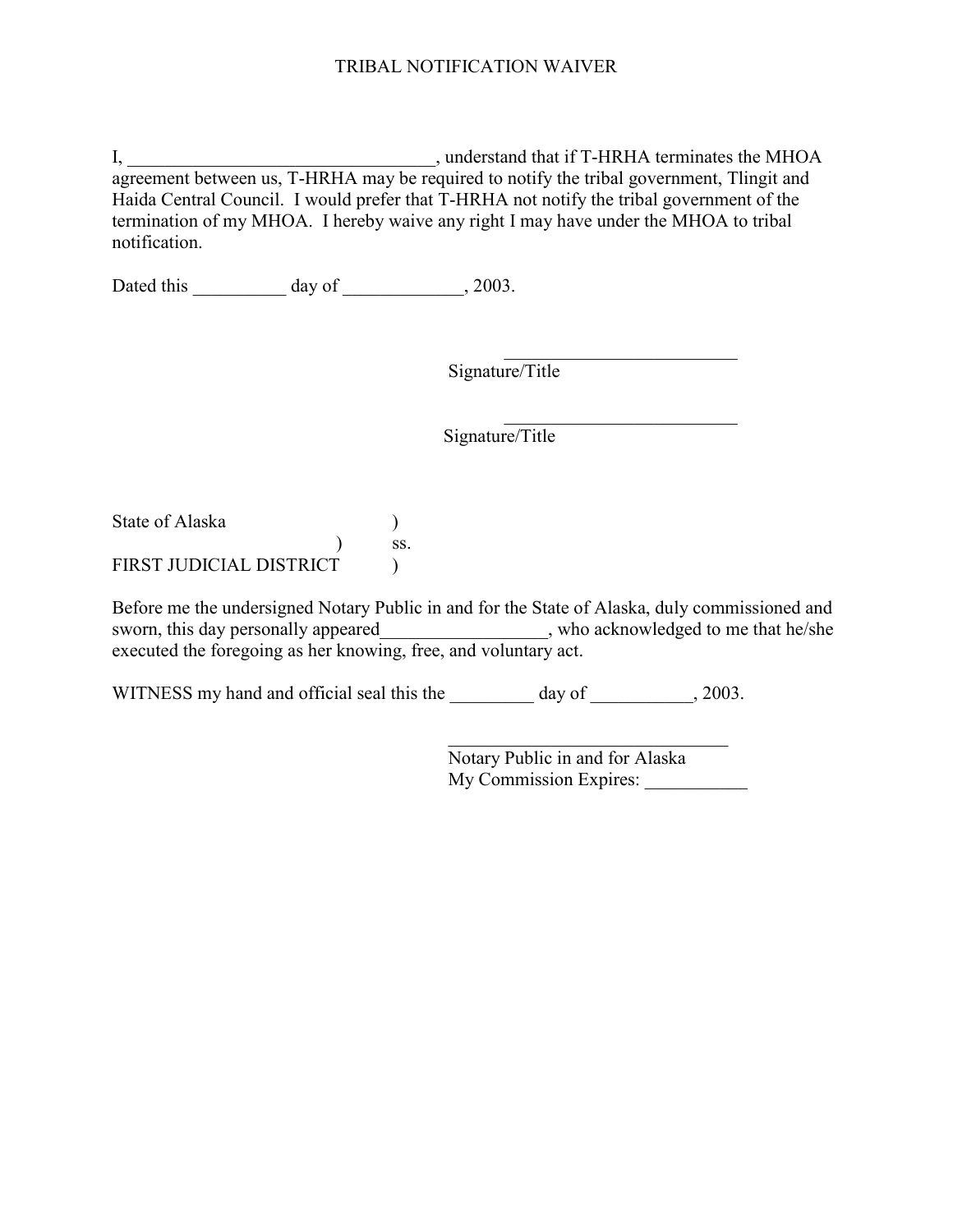MODEL NOTICE TO QUIT/HOME LOW RENT PROGRAM LEASES [Fill in the items in square brackets using the specific lease agreement]

#### NOTICE OF INTENT TO TERMINATE LEASE AND NOTICE TO QUIT By Certified and Regular U.S. Mail

[Date] [Tenant's name] [Address] [Address]

Re: [Account #]

Dear [Mr. /Ms. 2010]:

Tlingit-Haida Regional Housing Authority ("T-HRHA"), which owns the residence in which you live, [unit #, street address, legal description], hereby notifies you of its intent to terminate the [title of Lease Agreement] ("Agreement") between yourself and T-HRHA.

The reasons for this termination include:

• Failure to pay rent when due, a violation of section [cite lease section on rent payments]. Rent is due in full and payable on the first day of the month, and is considered delinquent after the [check lease for day] day. As of  $idate]$ , you owed \$\_\_\_\_\_\_\_\_\_\_\_\_\_\_.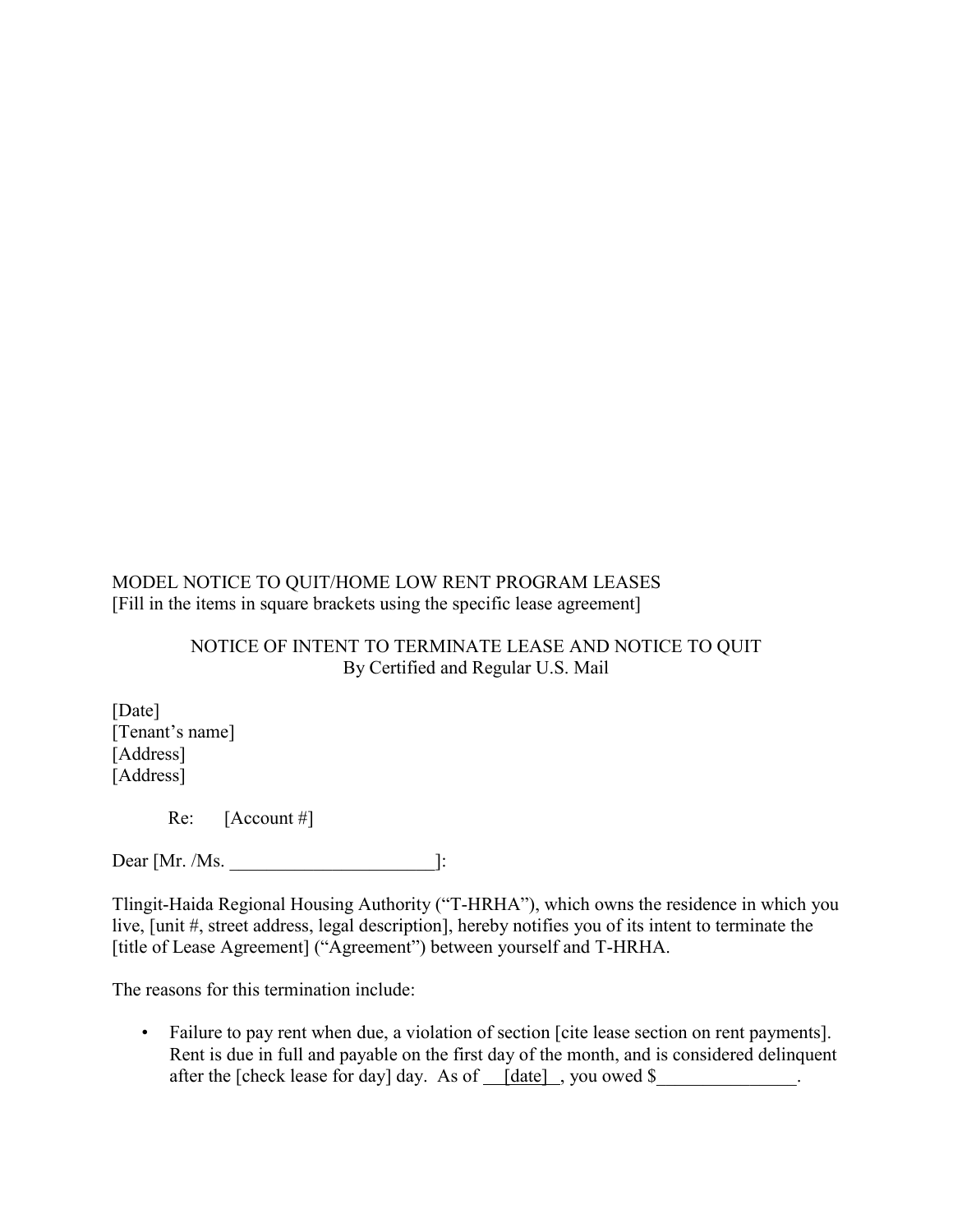

## Tlingit-Haida Regional Housing Authority

P.O. BOX 32237 \* JUNEAU, AK 99803 OFFICE: (907) 780-6868 \* FAX: (907) 780-6895

You may cure this breach of the Agreement by paying the full amount due within ten days of the date you receive this notice.

You have the right to reply to T-HRHA regarding these reasons for termination. You may submit a written grievance pursuant to the T-HRHA grievance policy, and if the grievance can not be resolved at the initial reconsideration stage, you may request (in writing) a hearing. If you would like a copy of the grievance procedure, please contact T-HRHA as soon as possible and we will provide you with a copy.

If you do not pay the balance due on your account in full within ten days of the date you receive this notice, the Agreement will terminate, and you must quit the premises (i.e. move out) not later than ten days after your receipt of this notice. If you move out, you will still be responsible for paying T-HRHA the full amount due on your account as of the date of termination.

If your tenancy terminates because you fail to cure the above noted breach within ten days and you continue to occupy the premises, T-HRHA may bring a lawsuit against you in court to have you removed and recover possession of the property as well as the amount due on your account.

Sincerely,

June 24, 2015

Mr. John Doe PO Box 999 Hoonah, AK 99829

RE: Acct. #LR-024-2402-09 - Thirty (30) day notice to quit for nonpayment of rent Rental unit address: 566 Hemlock Street #2 Hoonah, AK 99829

Dear Mr. Doe,

Our records indicate that you owe past due rent in the amount of \$423.00. If you do not pay this balance within **thirty** (**30**) days of the date of this notice, your tenancy will be terminated and you must move. If you pay the past due rent in full within 30 days of your receipt of this notice, you do not have to move. If you have already sent your payment, please accept our thanks.

| <b>Balance Due:</b> | Current Month | Over 30 days | Over 60 days | Over 90 days |
|---------------------|---------------|--------------|--------------|--------------|
|                     | \$264.00      | \$159.00     | \$0.00       | \$0.00       |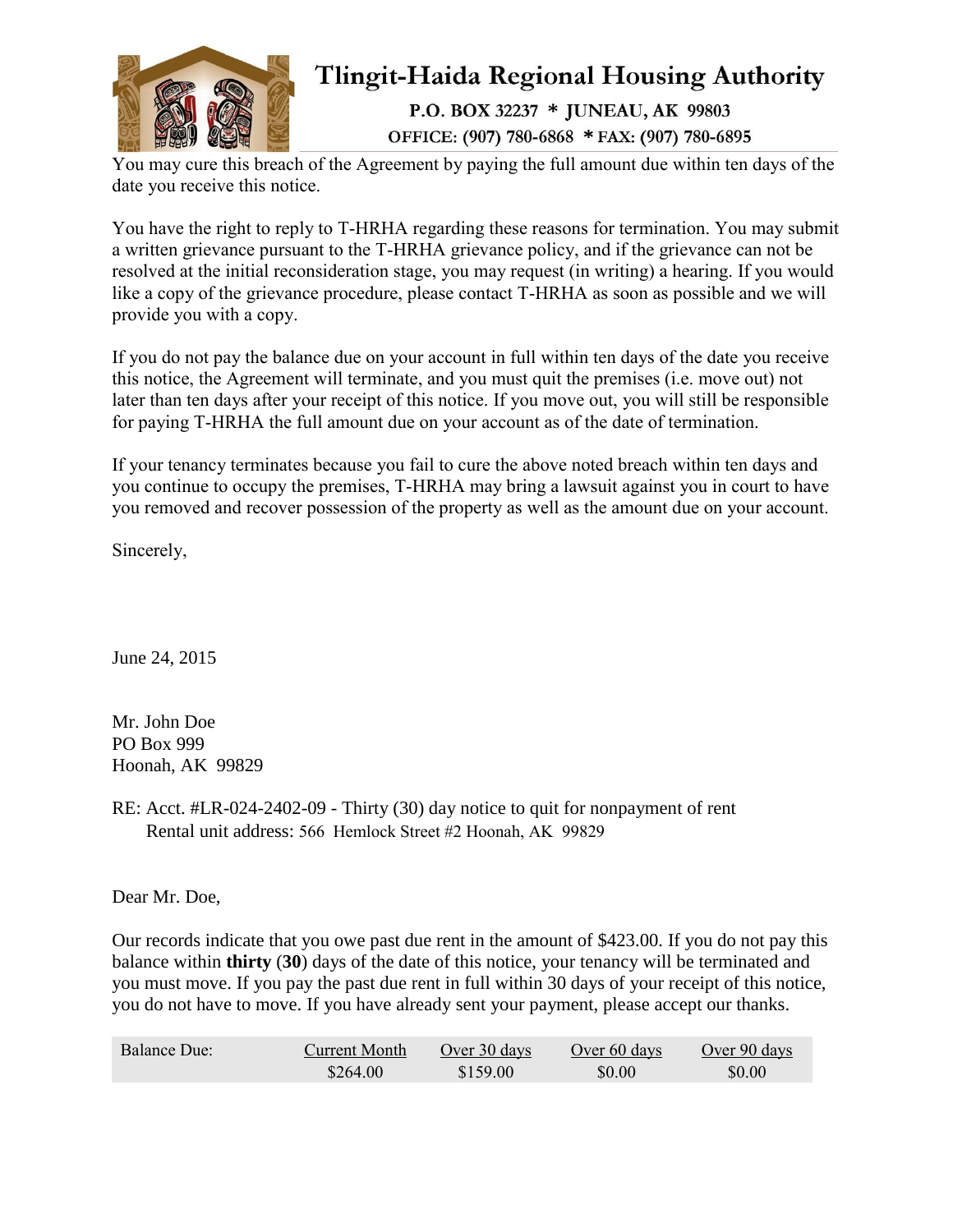Please remember that rent is due by the  $1<sup>st</sup>$  of the month and is considered past due after the  $15<sup>th</sup>$ of the month. If you would like to make a credit or debit card payment by telephone, please call our office at 780-6868. If you'd like to discuss the possibility of setting up a payback agreement, please contact me or your rental specialist immediately.

If you do not pay your past due rent or move within 30 days of the date of this notice, your file will be turned over to our attorney and a court ordered eviction notice will be issued. Should this occur, you will be responsible for all past due rent charges, move out charges, as well as our legal fees. Repeated or habitual failure to make timely payments as required by your rental lease is grounds for termination of your lease.

Do not hesitate to contact me at 780-3125 with any questions or concerns you may have.

Regards,

Norton Gregory Housing Programs Manager

Cc: File